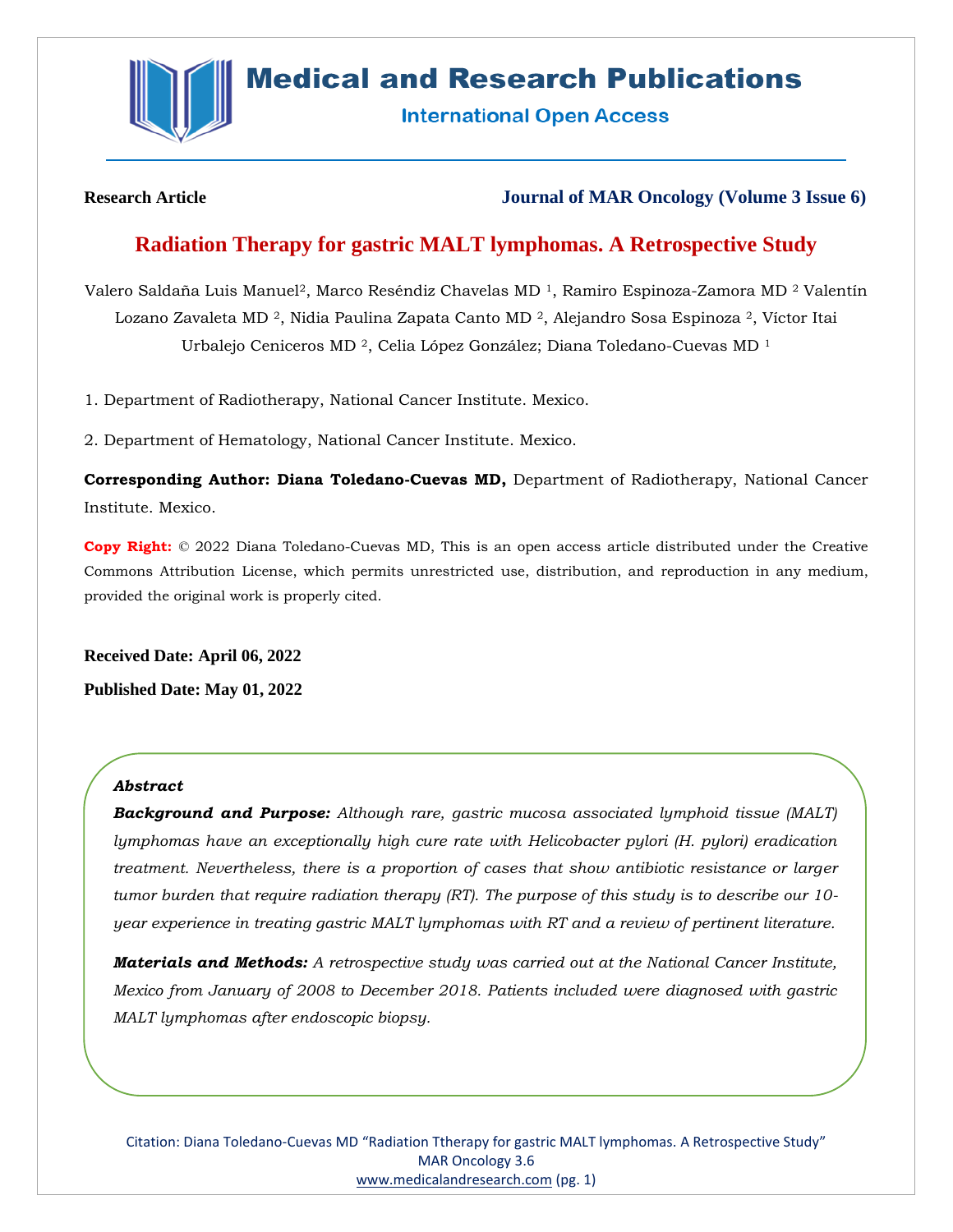*Results: We found 7 patients treated with RT. Prior to RT all patients received chemotherapy and two of them failed to antibiotic eradication. Radiation therapy with four-field 3D-CRT technique included whole stomach as primary site. Average dose prescribed was 30 Gy ranging from 20-40 Gy. After RT, an overall survival (OS) at 5 and 10 years were 100% and 43% respectively. Relapse free survival (RFS) at 5 and 10 years were 86% and 57% respectively. Overall toxicity was sporadic, (gastrointestinal and hematologic) presenting mild to moderate severity and exceptional tolerance.*

*Conclusions: Our experience achieved a great rate of cure with more than acceptable posttreatment toxicity. Radiation therapy is remarkably effective even after chemotherapy and H. pylori eradication failure.*

#### **Introduction**

Extranodal lymphomas of the mucosa-associated lymphoid tissue (MALT) is a rare entity complying for 8% of all B cell Non-Hodgkin lymphomas (1,2,3). Specifically, gastric MALT lymphomas represent 5% of all gastric malignancies and around 50% of all gastric lymphomas (4,5,6). According to national data, they constitute less than 2.4% of all malignancies in Mexico (6).

Despite its low frequency and good treatment response, some gastric MALT lymphomas required complementary treatment. Usually they have an intrinsic potential for local control and overall survival with non-invasive therapies. After antibiotic treatment failure, radiation therapy is an excellent option for achieving great outcomes with mild to moderate post-treatment consequences (7,8,9,10,11,12). Efforts must not be undermined for treating this disease.

Here we present our 10-year experience in treating gastric MALT lymphomas with radiotherapy through an observational and retrospective analysis and a review of pertinent literature to evaluate overall survival, relapse free survival and shown toxicities.

# **Materials & Methods**

#### **Study Design**

This was an observational retrospective study, developed at the National Cancer Institute in Mexico. All patients included in this study had gastric MALT lymphomas confirmed with pathology under endoscopic biopsy. They also had undergone radiation therapy to the local site with or without any type of prior treatment, whether it had been antibiotic, chemotherapy or a combination of both. These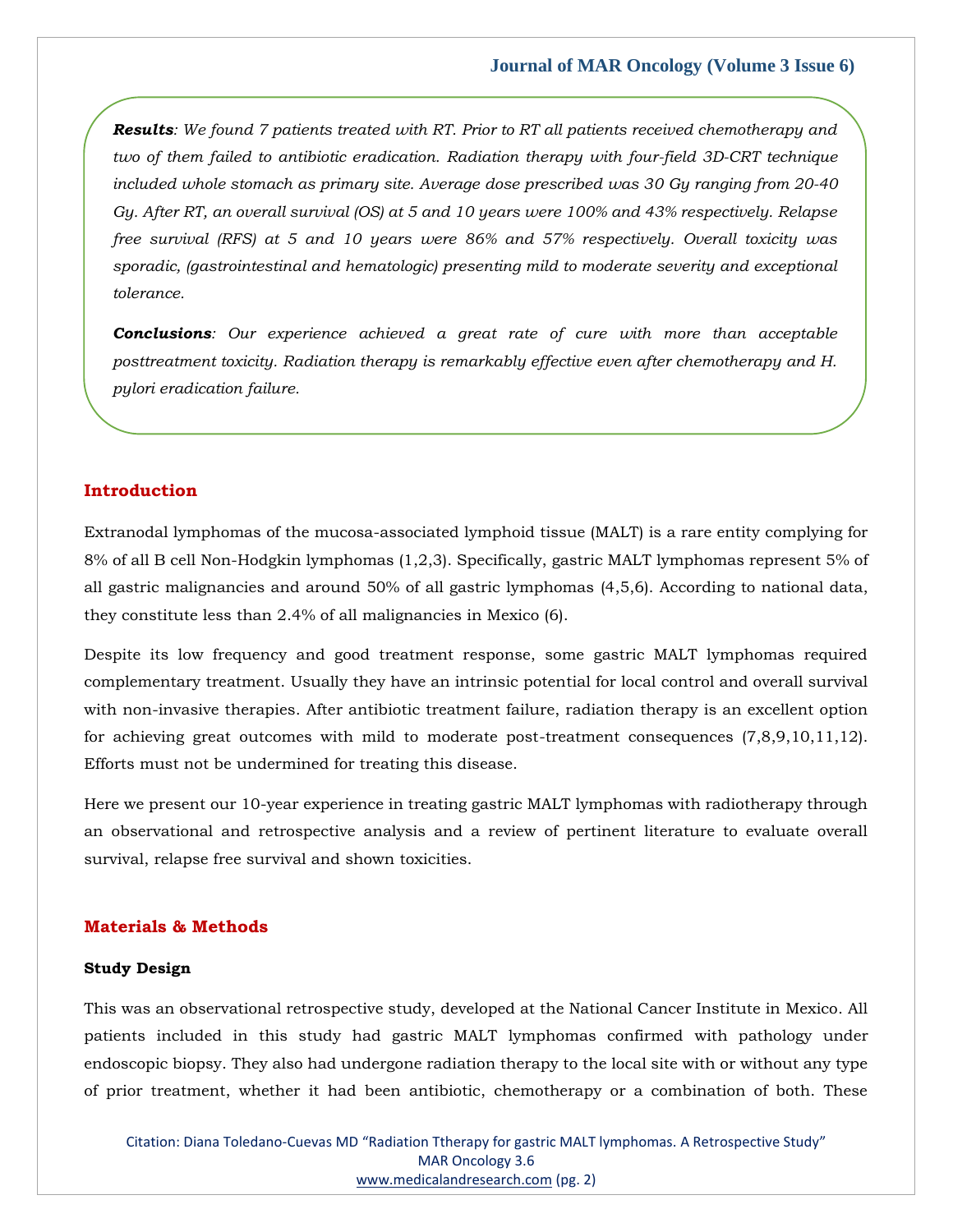patients were considered from January 2008 to December 2018. Patients excluded from the study were those with any kind of response (partial or complete) upon completion of antibiotic and/or chemotherapy treatment. Given that this study was retrospective and without any kind of clinical or comparative intervention it didn`t need approval by the bioethics committee of the National Cancer Institute.

# **Data Collection and Outcomes**

Data collection was obtained from electronic clinical records and patients` charts (age, sex, Karnofsky Score, ECOG score, Helicobacter pylori infection, Lugano-Ann Arbor staging and IPI criteria. Analysis of radiation therapy treatment was taken from the ECLIPSE (Varian Medical Systems, Palo Alto, CA) planning system.

#### **Statistical Methods**

All statistics were analyzed using IBM SPSS Statistics 25.0. Our observational study analyzed two primary outcomes: Overall Survival (OS) was defined as the time patients remained alive since the start of radiotherapy through the length of the study; and Relapse Free Survival (RFS) defined as the time patients were free of any kind of relapse, local or at distance. Both OS and RFS were calculated with the Kaplan-Meier method. A confidence interval of 95% was used for conclusions. As secondary outcomes we evaluated patient toxicity. We also recorded pertinent restriction doses. The study follow-up was 87 months.

#### **Radiation Therapy Treatment**

All patients were planned and treated in the supine position with arms raised towards the head. They were prepared with an empty stomach for at least 2 hours before the simulation and every given fraction. Image acquisition was performed with computed tomography with a minimum of 5 mm per slice. According to the International Commission on Radiation Units and Measures (ICRU 50), nomenclature, gross, clinical, and planning target volumes were considered.

Several linear accelerators were used for treating our patients, all with 6 MV of energy and with 3D CRT four-field technique. Conventional fractionation (between 1.8 and 2 Gy per fraction) was the standard. Patients were scheduled to receive five fractions per week (from Monday to Friday).

The organs at risk restrictions were evaluated with the Quantitative Analyses of Normal Tissue Effects in the Clinic (QUANTEC) initiative (13,14,15). Final dose and conformality (16) were reviewed in the ECLIPSE planning system.

Citation: Diana Toledano-Cuevas MD "Radiation Ttherapy for gastric MALT lymphomas. A Retrospective Study" MAR Oncology 3.6 [www.medicalandresearch.com](http://www.medicalandresearch.com/) (pg. 3)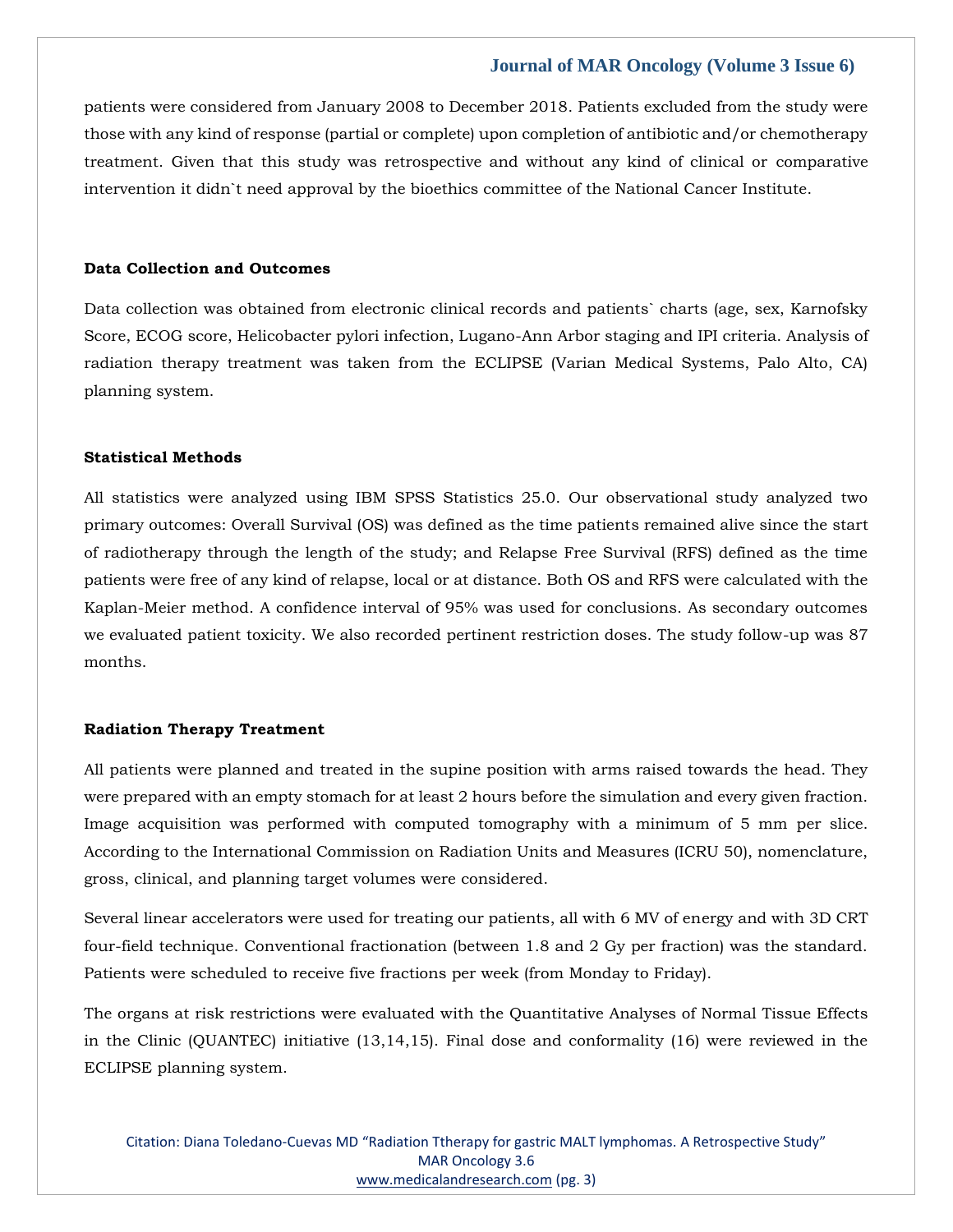# **Toxicity**

Upon every follow-up consults, potential toxicity symptoms were asked to the patient like dyspepsia or acid reflux. Renal, hepatic injuries, as bone marrow depletion was also taken into account (17). Every toxicity was evaluated with the Radiation Therapy Oncology Group (RTOG) criteria (18).

# **Results**

# **Patient characteristics**

Between January of 2008 to December of 2018, 7 patients diagnosed with gastric MALT lymphoma were found to be treated with radiation therapy, mostly after chemotherapy or antibiotic failure. Just one female patient (14.28%) was included in our group. This finding differs from normal gender distribution in gastric MALT lymphomas. The median age of diagnosis was 55 years old, with an age span between 26 and 83 years old. About 57% of patients were less than 60 years old with a favorable performance status (Karnofsky from 80 to 90%, ECOG score from 0-1).

Clinical stage was classified with the Lugano modification of the Ann Arbor staging system (7,19). Early stages were the most common. The IIE stage represented more than a half (56.5%). Our patients had a good prognosis overall. More than half of them had a low or low-intermediate International Prognostic Index (IPI) score (20).

Detection of H. pylori was only found in 28.57% of all patients. This concurs with the indolent evolution in which this disease behaves after antibiotic resistance is demonstrated (21). All characteristics are described in table 1.

| <b>Characteristics</b> | Total $(\%)$             |  |  |  |
|------------------------|--------------------------|--|--|--|
| Gender                 |                          |  |  |  |
| Male                   | 6(85%)                   |  |  |  |
| Female                 | 1(15%)                   |  |  |  |
| Age                    |                          |  |  |  |
| Median (Range)         | 55 years (26 - 83 years) |  |  |  |
| $\leq 60$ years        | 4(57%)                   |  |  |  |
| $> 60$ years           | 3(43%)                   |  |  |  |
| <b>Karnofsky Score</b> |                          |  |  |  |
| 90                     | 2(28.5%)                 |  |  |  |
| 80                     | 5(71.5%)                 |  |  |  |
| < 70                   | 0                        |  |  |  |
| <b>ECOG</b> score      |                          |  |  |  |

Citation: Diana Toledano-Cuevas MD "Radiation Ttherapy for gastric MALT lymphomas. A Retrospective Study" MAR Oncology 3.6 [www.medicalandresearch.com](http://www.medicalandresearch.com/) (pg. 4)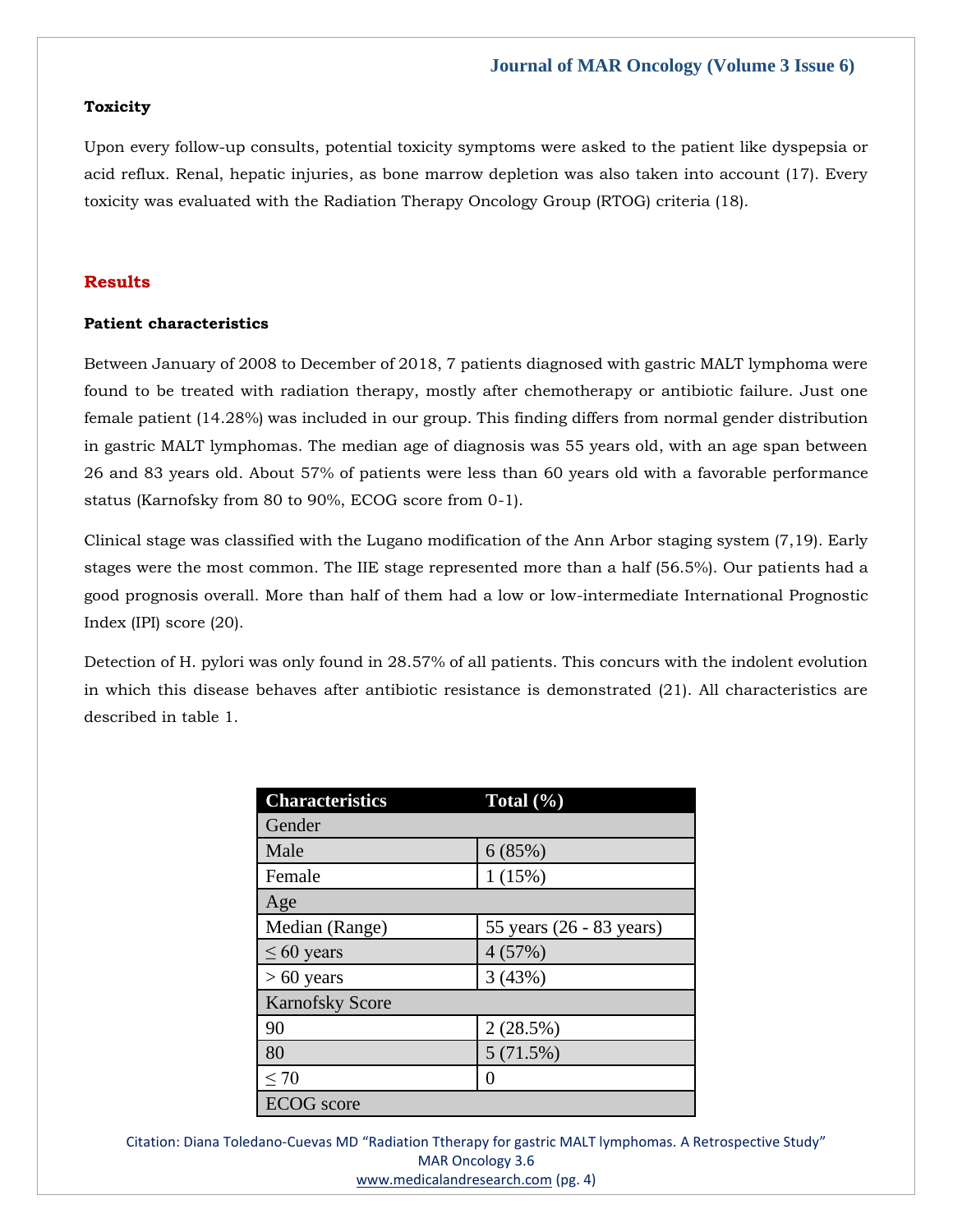| 0                        | 4 (57%)     |  |  |  |
|--------------------------|-------------|--|--|--|
| $\mathbf{1}$             | 2(28.5%)    |  |  |  |
| $\overline{2}$           | $1(14.5\%)$ |  |  |  |
| 3 or higher              | 0           |  |  |  |
| Helicobacter pylori      |             |  |  |  |
| Positive                 | 2(28.5%)    |  |  |  |
| Negative                 | 5(71.5%)    |  |  |  |
| Lugano-Ann Arbor staging |             |  |  |  |
| $I_{E}$                  | 1(14.5%)    |  |  |  |
| II <sub>E</sub>          | $4(56.5\%)$ |  |  |  |
| IV                       | 1(14.5%)    |  |  |  |
| IV <sub>b</sub>          | $1(14.5\%)$ |  |  |  |
| IPI criteria             |             |  |  |  |
| Low $(0-1)$              | 4(56.5%)    |  |  |  |
| Low-Intermediate $(2-3)$ | $1(14.5\%)$ |  |  |  |
| High-Intermediate (4-5)  | 2(29%)      |  |  |  |
| High $(\geq 6)$          | $\theta$    |  |  |  |

**Table 1.** Patient baseline characteristics.

# **Treatment characteristics and follow-up**

The majority of patients (85.71%) received chemotherapy prior to radiotherapy. Regimes were heterogeneous (CHOP, COP, R-CHOP, and ICE). Antibiotic treatment for H. pylori eradication was given to 28.57% of patients. Only one patient received both treatments before radiotherapy.

Consolidation radiotherapy was the most common indication related to the treatment. Only one patient had local bulky disease that needed radiotherapy, and another one had disease progression. All patients received radiotherapy only to the primary site (22,23,24,25,26,27).

The total RT dose was diverse. Prescribed doses ranged from 20 Gy and 40 Gy, choosing a lesser dose for a 26-year-old patient with a low IPI score. On the other hand, the total dose of 40 Gy was prescribed when bulky disease was found. The median dose among the group was 30 Gy. Figure 1 describes the doses employed and time to finish radiation therapy.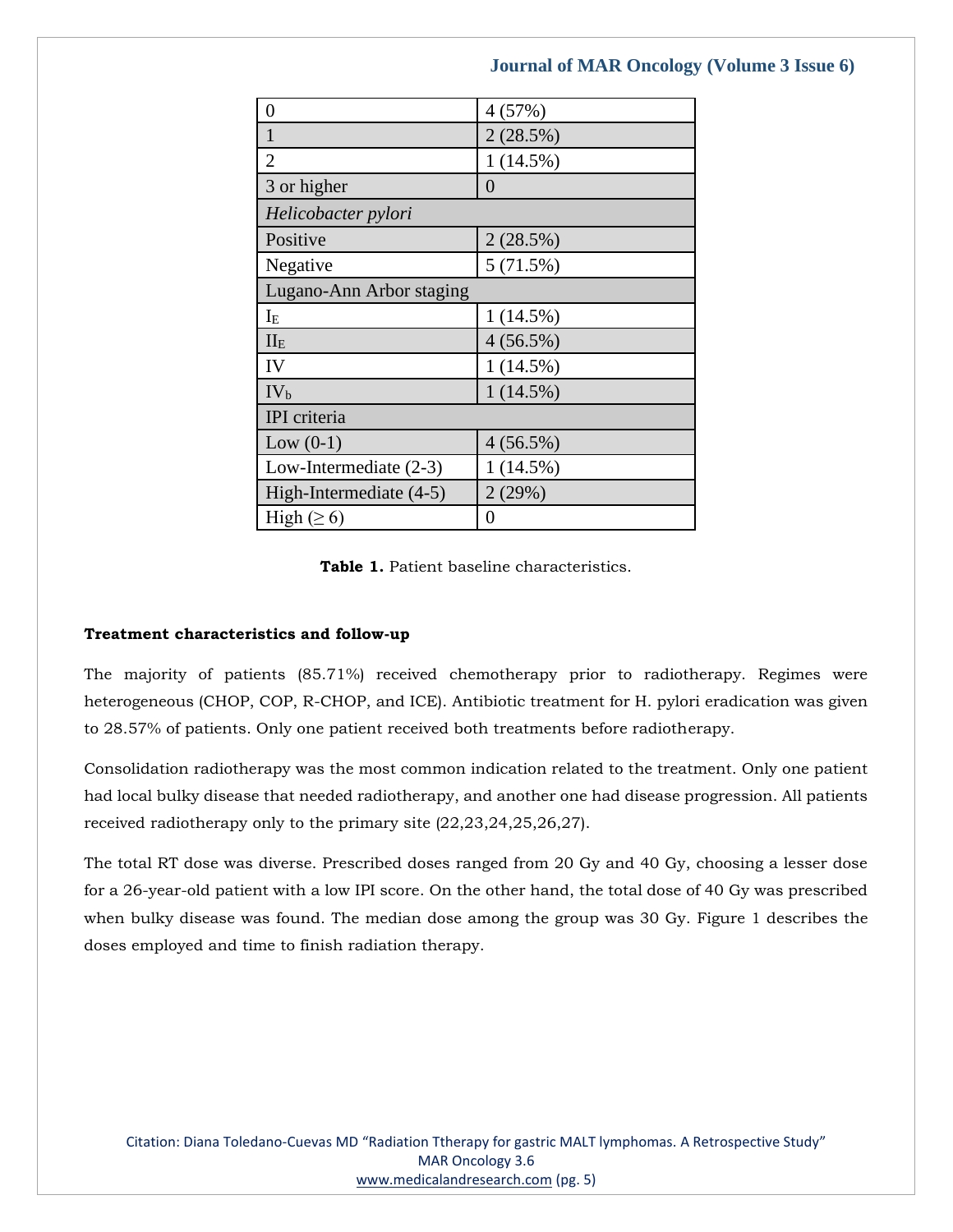

**Figure 1**. Total dose / Protraction

The maximum time of follow-up was 87 months and a median of 30 months. Average follow up time was reduced due to one patient who achieved complete response. Median treatment protraction was 22 days, spanning from 11 to 53 days. The greater protraction was again due to the same patient with poor adherence to follow-up.

We evaluated dose restrictions with the QUANTEC initiative for the relevant organs at risk. Kidney restrictions were analyzed individually and with a combined volume. Mean doses considered for preventing renal injury in less than 5% and 50% of the population were less than 15 Gy and less than 28 Gy, respectively. For the combined volume these restrictions were evaluated: V12 <55%, V20 < 32%, V23 <30% and V28 <20%. For preventing hepatic injury in 5% and 50% of the patients, a mean dose of 30 Gy and 42 Gy were chosen, respectively. Spinal cord restrictions were < 50 Gy, < 60 Gy and < 69 Gy to prevent myelopathy in less than 0.2%, 6% and 50% of all patients respectively. Heart and esophagus doses were minuscule and omitted for analysis. In table 3, we present an example of achieved restrictions.

Citation: Diana Toledano-Cuevas MD "Radiation Ttherapy for gastric MALT lymphomas. A Retrospective Study" MAR Oncology 3.6 [www.medicalandresearch.com](http://www.medicalandresearch.com/) (pg. 6)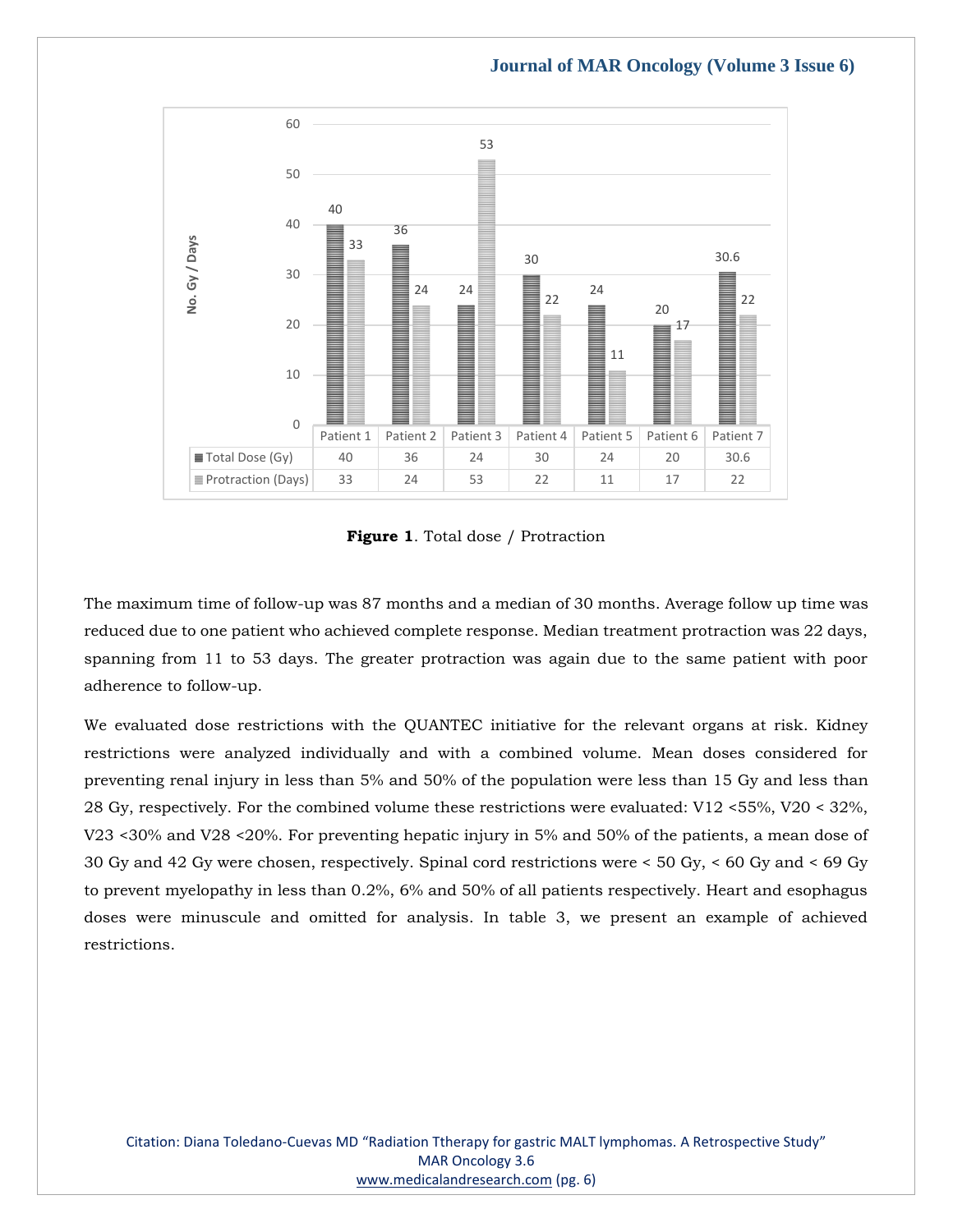| <b>Organs</b><br>at<br>risk            | <b>Dose</b><br>restrictions | <b>Clinical outcome</b>                                                                                          | <b>Actual</b><br>received | dose                     |
|----------------------------------------|-----------------------------|------------------------------------------------------------------------------------------------------------------|---------------------------|--------------------------|
| <b>Kidney</b>                          | Mean dose<br>$<$ 15 Gy      | Renal injury in less<br>than 5% of treated<br>patients                                                           | Right<br>Kidney<br>5.4 Gy | Left<br>Kidney<br>6.9 Gy |
|                                        | Mean dose<br>$<$ 28 Gy      | Renal injury in less<br>than 50% of treated<br>patients                                                          | Right<br>Kidney<br>(N/A)  | Left<br>Kidney<br>(N/A)  |
| <b>Kidneys</b><br>(Combined<br>volume) | $V12 < 55\%$                |                                                                                                                  | 15.17%                    |                          |
|                                        | $V20 < 32\%$                | Renal injury in less<br>than 5% of treated                                                                       | 2.68%                     |                          |
|                                        | $V23 < 30\%$                | patients                                                                                                         | N/A                       |                          |
|                                        | $V28 < 20\%$                |                                                                                                                  | N/A                       |                          |
| <b>Liver</b>                           | Mean Dose<br>$<$ 30 Gy      | Radio-induced<br>hepatic<br>injury<br>(Classic) in less than $\vert$<br>5%<br>$\sigma$ of<br>treated<br>patients | 15.45 Gy                  |                          |
|                                        | Mean Dose<br>$<$ 42 Gy      | Radio-induced<br>hepatic<br>injury<br>(Classic) in less than<br>50%<br>$\sigma$ f<br>treated<br>patients         | N/A                       |                          |
| <b>Spinal cord</b>                     | Max Dose<br>$<$ 50 Gy       | Myelopathy in less<br>than 0.2% of treated<br>patients                                                           | 11.82 Gy                  |                          |
|                                        | Max Dose<br>$<$ 60 Gy       | Myelopathy in less<br>than 6% of treated<br>patients                                                             | N/A                       |                          |
|                                        | Max Dose<br>$<$ 69 Gy       | Myelopathy in less<br>than 50% of treated<br>patients                                                            | N/A                       |                          |

**Table 2**. Restriction dose analysis.

# **Outcomes**

Outcomes were calculated with the Kaplan-Meier method and represented in figures 2 and 3. Overall survival (OS) was defined as the time patients remained alive since the start of radiotherapy through the length of the study. Percentages at 5 and 10 years obtained were 100% and 43% respectively (95% CI 0.95-0.58). Relapse free survival (RFS) was described as the time patients were free of any kind of relapse, local or at distance. Of all patients, RFS was found to be 86% at 5 years and 57% (95% CI 0.91- 0.65) at ten years of follow up. Only one patient presented relapse and was found outside the disposition of radiation treatment fields. The patient's RFS was of 49 months.

Citation: Diana Toledano-Cuevas MD "Radiation Ttherapy for gastric MALT lymphomas. A Retrospective Study" MAR Oncology 3.6 [www.medicalandresearch.com](http://www.medicalandresearch.com/) (pg. 7)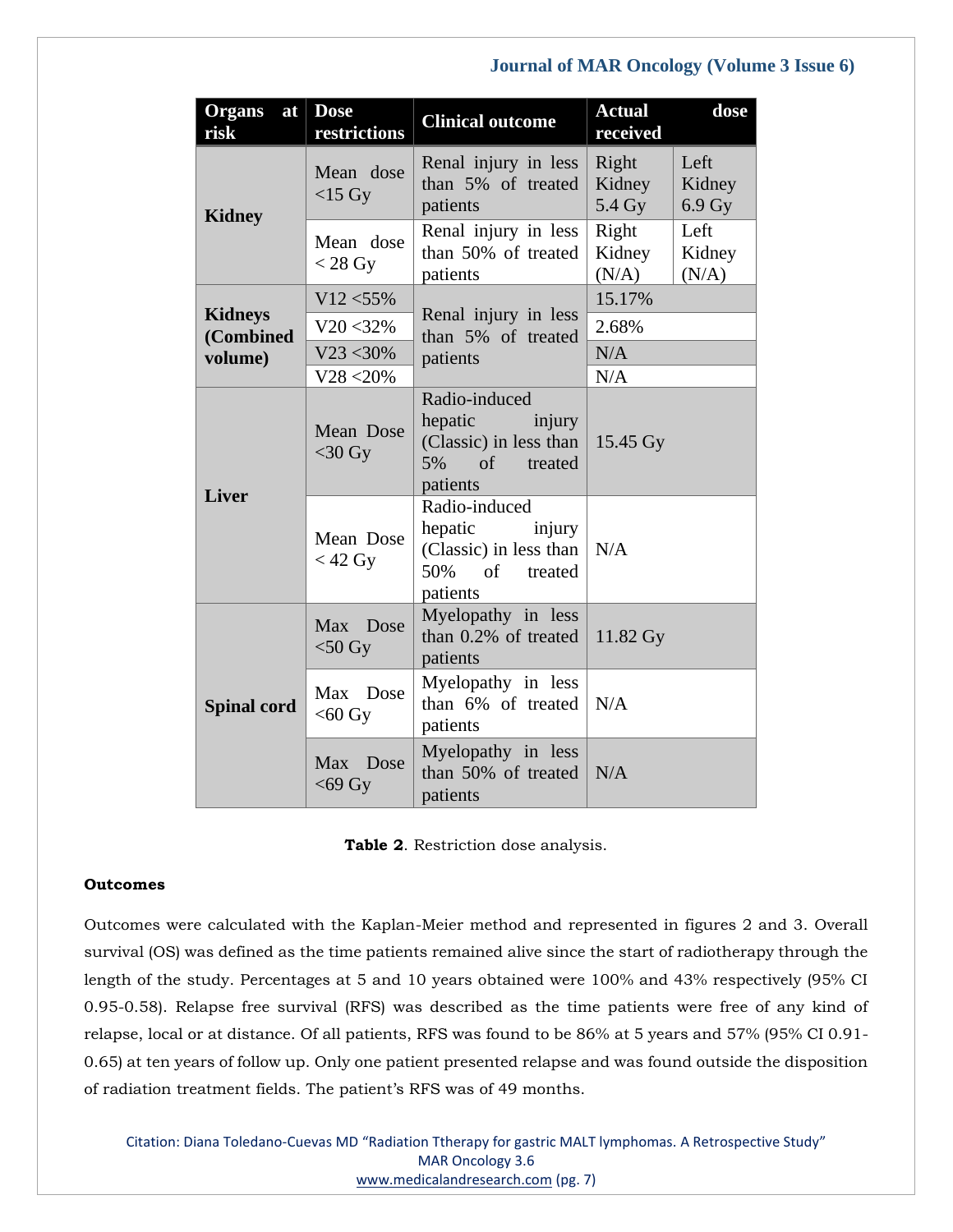

**Figure 2**. Kaplan-Meier method for Overall Survival.



**Figure 3.** Kaplan-Meier method for Relapse Free Survival.

Complete response was observed in 57% of patients. Furthermore, 28.5% had partial response. There is growing evidence that defines the optimal time for evaluating response in gastric MALT lymphomas (28), although it is yet inconclusive. We established the best time to be from the start date of RT up to documentation of complete response. Our average time for CR was of 29 days and for any response of 30.3 days.

Citation: Diana Toledano-Cuevas MD "Radiation Ttherapy for gastric MALT lymphomas. A Retrospective Study" MAR Oncology 3.6 [www.medicalandresearch.com](http://www.medicalandresearch.com/) (pg. 8)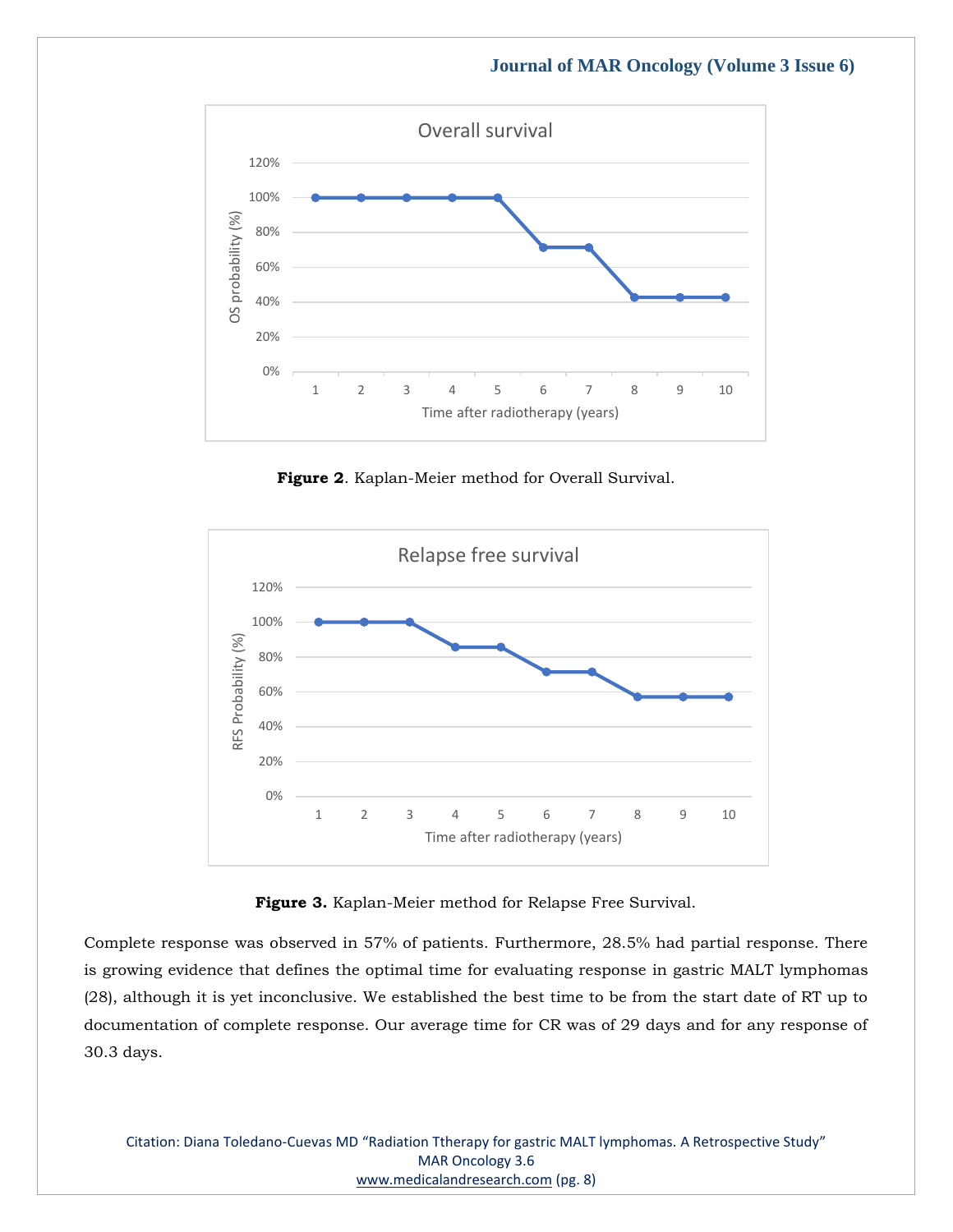## **Toxicity**

The summary of all patient toxicity is shown in table 3. Overall toxicity after radiation treatment was well tolerated. Despite the primary site and high variability in doses prescribed, the only relevant reports were mild gastroenterological and hematological toxicities. Nausea was noted in 42.8% of patients, vomit in 28.5%, and diarrhea in 14.5%. On the other hand, leukopenia was described in 42.8% and lymphopenia in 28.5 of all patients. The most severe finding, according to RTOG toxicity criteria, was for lymphopenia grade 3.

|                          | <b>Severity</b> |                |                |  |  |  |
|--------------------------|-----------------|----------------|----------------|--|--|--|
| <b>Toxicity</b>          | Grade 1         | Grade 2        | Grade 3        |  |  |  |
| <b>Gastrointestinal</b>  |                 |                |                |  |  |  |
| Nausea                   | 1               | $\overline{2}$ | 0              |  |  |  |
| Vomiting                 | 0               | $\overline{2}$ | 0              |  |  |  |
| Diarrhea                 | 1               | 0              | $\Omega$       |  |  |  |
| <b>Hepatic</b>           |                 |                |                |  |  |  |
| Hepatic test alterations | $\overline{0}$  | $\Omega$       | $\theta$       |  |  |  |
| <b>Renal</b>             |                 |                |                |  |  |  |
| Renal test alterations   | $\overline{0}$  | $\overline{0}$ | $\overline{0}$ |  |  |  |
| <b>Hematological</b>     |                 |                |                |  |  |  |
| Leukopenia               | $\overline{2}$  | 1              | 0              |  |  |  |
| Lymphopenia              | 0               | 0              | $\overline{2}$ |  |  |  |
| <b>Neurological</b>      |                 |                |                |  |  |  |
| Pain or weakness         | 0               | 0              | 0              |  |  |  |



# **Discussion**

According to the national statistics (6), the male to female proportion (1:1) concurs with what is observed internationally. But the proportion of MALT lymphomas with need of RT greatly favors presentation for males. Only 28.5% of patients had H. pylori infection. This correlates with the poor control they had after eradication treatment. Having said that, we must not neglect the important proportion of the Mexican population with H. pylori infection (5). Another factor to acknowledge is that all of our patients were t (11;18) negative. Whether this is relevant to the behavior of the disease in our population remains unknown (29,30).

Citation: Diana Toledano-Cuevas MD "Radiation Ttherapy for gastric MALT lymphomas. A Retrospective Study" MAR Oncology 3.6 [www.medicalandresearch.com](http://www.medicalandresearch.com/) (pg. 9)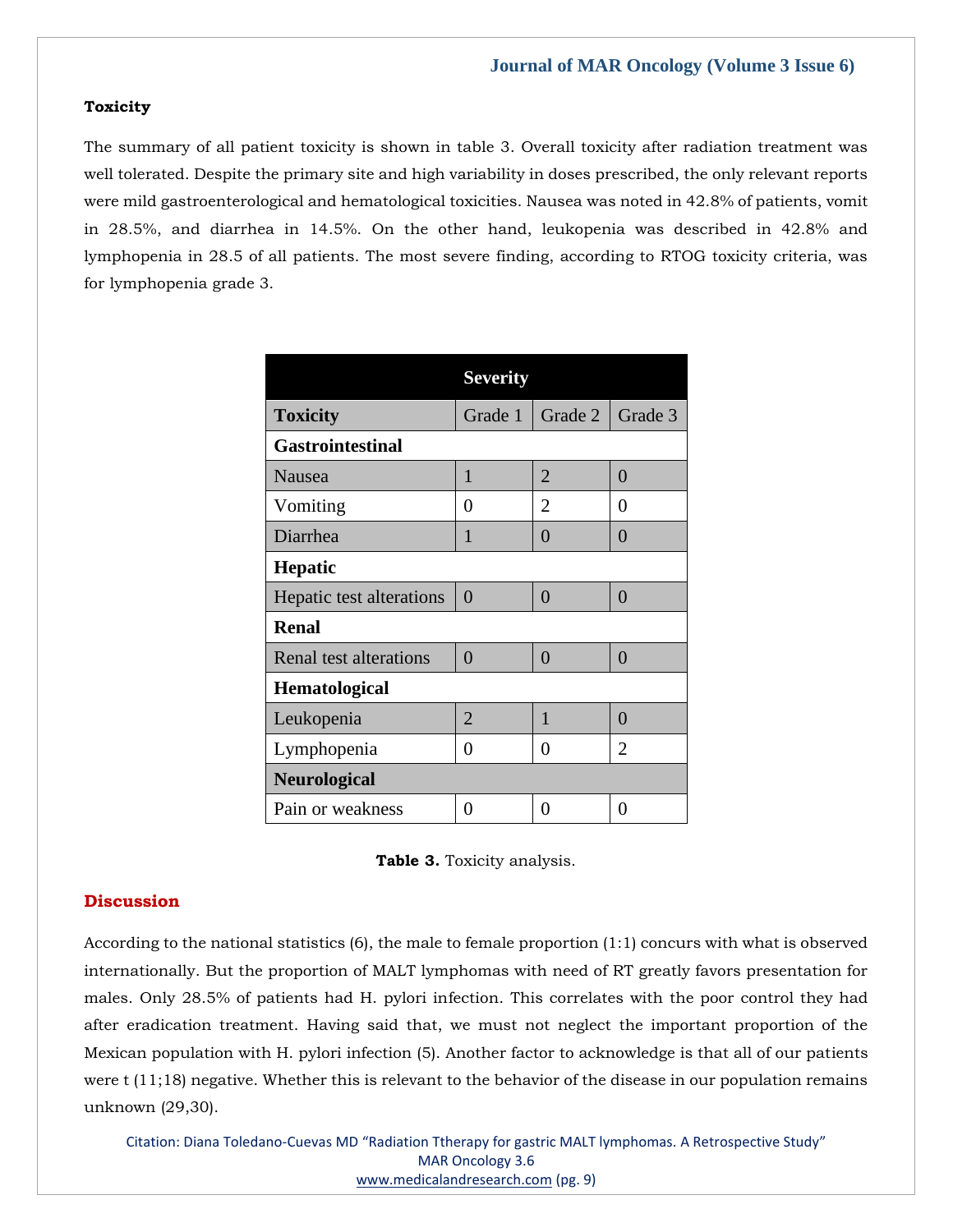The cardinal symptom found was dyspepsia. None of the patients referred gastrointestinal bleeding or 'B' symptoms. At diagnosis, the majority of patients had a low risk. More than half (57%) had less than 60 years of age All patients presented a good performance status (KPS 80-90% and ECOG 1-2). Early clinical stages were also the most frequent in 71%. Clinical stage IIE was the most common. IPI was also low in 56.5% and low-intermediate in 14.5%.

Treatment before RT was heterogeneous. Of all patients, 85.7% of them received a diversity of chemotherapy regimens with poor tumor response. Only patients with H. pylori detection received antibiotics as first-line treatment (31). We consider these findings to be explained because a great proportion of patients were treated when Rituximab was unavailable in our country.

Radiation therapy indication was mostly for consolidation (85.7%). Age, tumor size, and tumor burden were considered for determining total doses. They ranged from 20 to 40 Gy, and the most common dose was 30 Gy. Average number of fractions was 14 ranging from 10 to 20. All patients received conventional fractionation. Overall, protraction was satisfactory, with an average of 26 days. It is noteworthy that the patient who showed the longest protraction was due to health complications not related to RT.

Through all ten years, we obtained remarkable OS and RFS. Relapse was found in only one patient. This patient was the same one who needed radiation therapy for bulky disease and even had the group's worst prognosis. This relapse presented outside of the RT fields. A 4-year RFS was achieved despite poor baseline prognosis.

After RT treatment toxicity was well tolerated. No renal, hepatic or neurologic injury was presented. Most common toxicities were gastrointestinal and hematologic, being mild and moderate. Nausea was found in 42.8% of patients. Vomit was presented in 28.5%. Of hematological toxicities, leukopenia was the most common in 42.8%, followed by lymphopenia in 29%.

The present study has certain limitations inherent to an observational, single-center investigation. Our limited sample size and patients lost during follow-up can be explained by the prevalence of the disease and the long distances some of our patients have to travel (around 520 miles / 10 hours) to receive any kind of treatment or attending for follow ups. Other important factors such as the available technology through the timespan (2D-CRT to 3D-CRT evolution), and a lack of homogeneity in treatment algorithms in the early years were not controlled for in the present study.

# **Conclusion**

Our findings over 10 years suggest that rather than multiple chemotherapy regimens, radiotherapy is the next best option after antibiotic failure, H. pylori naïve, or bulky disease. We found a OS at 5 and 10 years of 100% and 43% respectively and a RFS at 5 and 10 years of 86% and 57% respectively. At least 57% of all patients treated with radiotherapy had CR.

Citation: Diana Toledano-Cuevas MD "Radiation Ttherapy for gastric MALT lymphomas. A Retrospective Study" MAR Oncology 3.6 [www.medicalandresearch.com](http://www.medicalandresearch.com/) (pg. 10)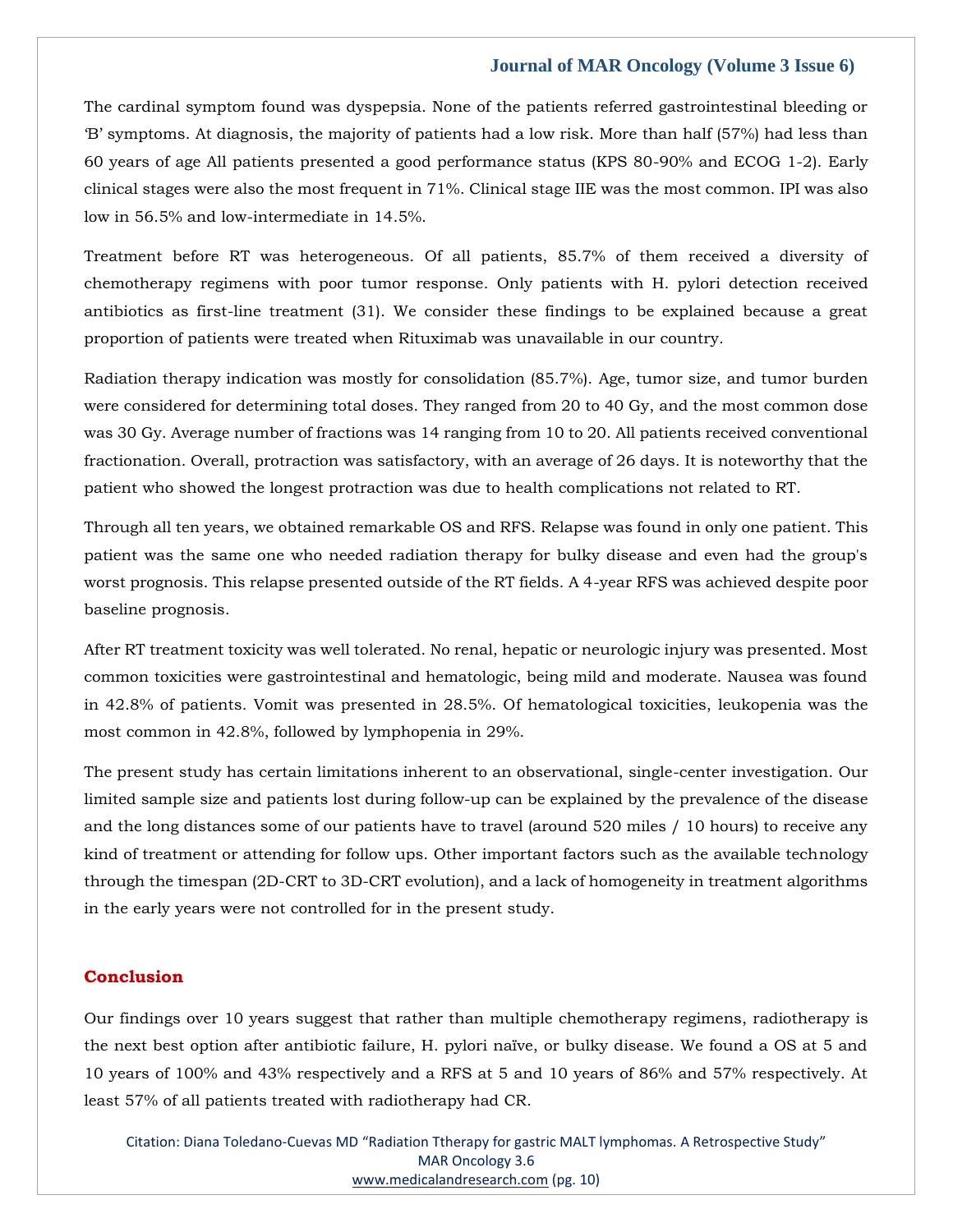Toxicity was very well tolerated showing only mild gastrointestinal symptoms. The only moderate toxicity found was lymphopenia. All toxicities were well controlled without complications.

Although our data has its limitations it contributes to the evidence (39) that RT obtains a high rate of OS and CR even at low doses < 30 Gy given with 3D-CRT. Further larger scaled studies are needed to clarify the optimal dose, safety profile, and the efficacy of this technique with other modalities.

# **Reference**

1. Filip, Petruta Violeta, et al. "MALT Lymphoma: Epidemiology, Clinical Diagnosis and Treatment." Journal of Medicine and Life, vol. 11, no. 3, 2018, pp. 187–193., doi:10.25122/jml-2018-0035.

2.- Halperin, E. C., Brady, L. W., & Pérez, C. A. (2019). Perez and Bradys principles and practice of radiation oncology. Philadelphia: Wolters Kluwer.

3.- De\_Vita, V. T., Lawrence, T. S., & Rosenberg, S. A. (2015). Cancer: principles & practice of oncology. Philadelphia: Wolters Kluwer Health.

4.- Filip, P. V., Cuciureanu, D., Diaconu, L. S., Vladareanu, A. M., & Pop, C. S. (2018). MALT lymphoma: epidemiology, clinical diagnosis and treatment. Journal of Medicine and Life, 11(3), 187–193. doi: 10.25122/jml-2018-0035

5.- Bosques-Padilla, F., Remes-Troche, J., González-Huezo, M., Pérez-Pérez, G., Torres-López, J., Abdo-Francis, J., . . . Velasco, J. V. (2018). IV consenso mexicano sobre Helicobacter pylori. Revista De Gastroenterología De México, 83(3), 325-341. doi: 10.1016/j.rgmx.2018.05.003

6.- Rizo Ríos, P., Sierra, M. I., Vázquez, G., Cano, M., Meneses, A., & Mohar, A. (2007). Registro Hospitalario de Cáncer: Compendio de Cáncer 2000 - 2004. Cancerología, 203–287.

7.-Zelenetz, A. D., Gordon, L. I., Abramson, J. S., Bartlett, N. L., Caimi, P. F., Chang, J. F., & Chavez, J. C. (2019, June 18). NCCN Clinical Practice Guidelines in Oncology (NCCN Guidelines) B-Cell Lymphomas Versión 4.2019 - June 18, 2019. Retrieved October 16, 2019, from https://www.nccn.org/professionals/physician\_gls/pdf/b-cell.pdf.

8.- Zucca, E., & Dreyling, M. (2010). Gastric marginal zone lymphoma of MALT type: ESMO Clinical Practice Guidelines for diagnosis, treatment and follow-up. Annals of Oncology, 21(Supplement 5), v175– v176. doi: 10.1093/annonc/mdq182

9.- Gong, E. J. (2019). Radiation Therapy for the Treatment of Gastric Mucosa-Associated Lymphoid Tissue Lymphoma. The Korean Journal of Gastroenterology, 73(1), 1. doi: 10.4166/kjg.2019.73.1.1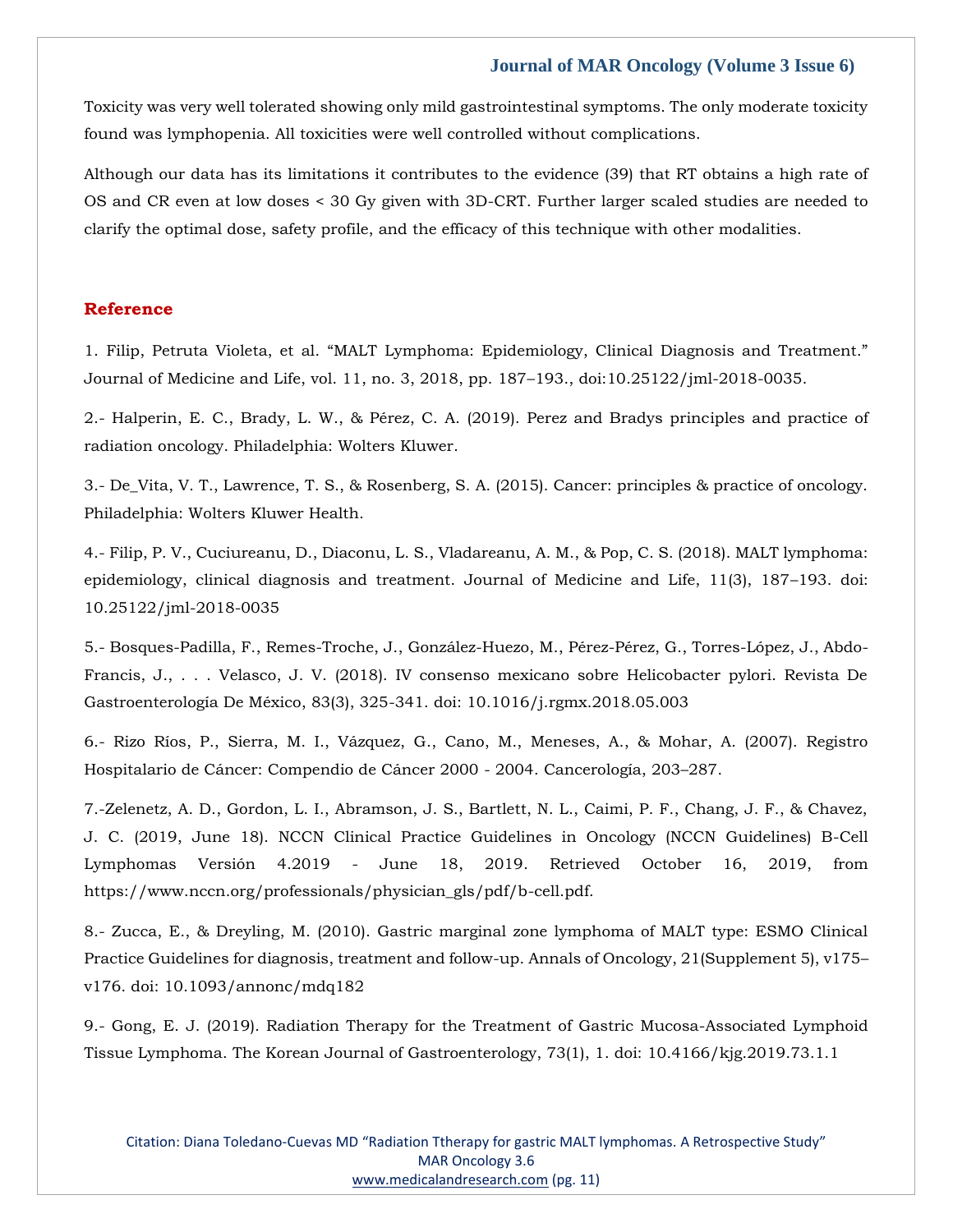10.- Kim, S.-W. (2013). Clinical outcomes of radiation therapy for early-stage gastric mucosa-associated lymphoid tissue lymphoma. World Journal of Gastroenterology, 19(36), 6062. doi: 10.3748/wjg. v19.i36.6062

11.- Ghorbal, L., et al. "Place De La Radiothérapie Pour Les Lymphomes Du Mucosa-Associated Lymphoid Tissue Gastriques : Résultats d'Une Étude Rétrospective." Cancer/Radiothérapie, vol. 22, no. 8, 2018, pp. 763–766., doi:10.1016/j.canrad.2018.02.001.

12.- Wirth, A., Gospodarowicz, M., Aleman, B. M. P., Bressel, M., Ng, A., Chao, M., … Zucca, E. (2013). Long-term outcome for gastric marginal zone lymphoma treated with radiotherapy: a retrospective, multi-centre, International Extranodal Lymphoma Study Group study. Annals of Oncology, 24(5), 1344– 1351. doi: 10.1093/annonc/mds623

13.- Bentzen, S. M., Constine, L. S., Deasy, J. O., Eisbruch, A., Jackson, A., Marks, L. B., … Yorke, E. D. (2010). Quantitative Analyses of Normal Tissue Effects in the Clinic (QUANTEC): an introduction to the scientific issues. International journal of radiation oncology, biology, physics, 76(3 Suppl), S3–S9. doi: 10.1016/j.ijrobp.2009.09.040

14.- Marks, L. B., Yorke, E. D., Jackson, A., Haken, R. K. T., Constine, L. S., Eisbruch, A., … Deasy, J. O. (2010). Use of Normal Tissue Complication Probability Models in the Clinic. International Journal of Radiation Oncology\*Biology\*Physics, 76(3). doi: 10.1016/j.ijrobp.2009.07.1754

15.- Jackson, A., Marks, L. B., Bentzen, S. M., Eisbruch, A., Yorke, E. D., Haken, R. K. T., … Deasy, J. O. (2009). The Lessons of QUANTEC (Quantitative Analysis of Normal Tissue Effects in the Clinic): Recommendations for Reporting and Gathering Data on Dose-Volume Dependencies of Treatment Outcome. IFMBE Proceedings World 38.- Zucca, E., & Dreyling, M. (2010). Gastric marginal zone lymphoma of MALT type: ESMO Clinical Practice Guidelines for diagnosis, treatment and follow-up. Annals of Oncology, 21(Supplement 5), v175–v176. doi: 10.1093/annonc/mdq182 Congress on Medical Physics and Biomedical Engineering, September 7 - 12, 2009, Munich, Germany, 1075–1075. doi: 10.1007/978-3-642-03474-9\_303

16.- Lim, H. W., Kim, T. H., Choi, I. J., Kim, C. G., Lee, J. Y., Cho, S. J., … Kim, D. Y. (2016). Radiation therapy for gastric mucosa-associated lymphoid tissue lymphoma: dose-volumetric analysis and its clinical implications. Radiation Oncology Journal, 34(3), 193–201. doi: 10.3857/roj.2016.01865

17.- Zhang, Andrew, et al. "Vertebral Body Irradiation during Chemoradiation Therapy for Esophageal Cancer Contributes to Acute Bone Marrow Toxicity." Journal of Gastrointestinal Oncology, vol. 10, no. 3, 2019, pp. 513–522., doi:10.21037/jgo.2019.01.20.

18.- RTOG. (n.d.). Retrieved from https://www.rtog.org/ResearchAssociates/AdverseEventReporting/CooperativeGroupCommonToxicity Criteria.aspx.

Citation: Diana Toledano-Cuevas MD "Radiation Ttherapy for gastric MALT lymphomas. A Retrospective Study" MAR Oncology 3.6 [www.medicalandresearch.com](http://www.medicalandresearch.com/) (pg. 12)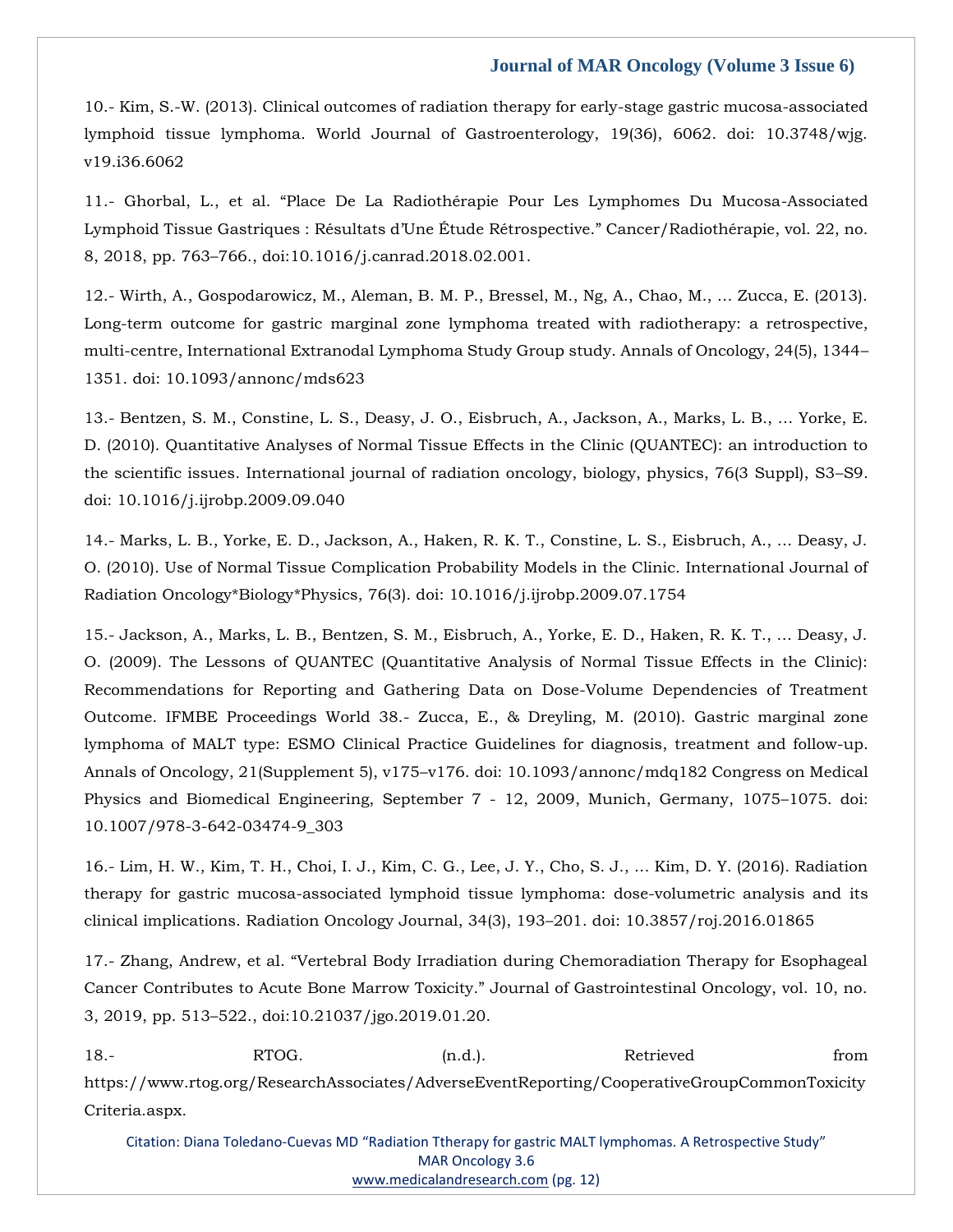19.- Juárez-Salcedo, Luis Miguel, et al. "Primary Gastric Lymphoma, Epidemiology, Clinical Diagnosis, and Treatment." Cancer Control, vol. 25, no. 1, 2018, p. 107327481877825., doi:10.1177/1073274818778256.

20.- Thieblemont, Catherine, et al. "A MALT Lymphoma Prognostic Index." Blood, vol. 130, no. 12, 2017, pp. 1409–1417., doi:10.1182/blood-2017-03-771915.

21.- Gisbert, J. P., & Calvet, X. (2011). Review article: common misconceptions in the management of Helicobacter pylori-associated gastric MALT-lymphoma. Alimentary Pharmacology & Therapeutics, 34(9), 1047–1062. doi: 10.1111/j.1365-2036.2011. 04839.x

22.- Nam, T.-K., Ahn, J.-S., Choi, Y.-D., Jeong, J.-U., Kim, Y.-H., Yoon, M. S., … Chung, W.-K. (2014). The Role of Radiotherapy in the Treatment of Gastric Mucosa-Associated Lymphoid Tissue Lymphoma. Cancer Research and Treatment, 46(1), 33–40. doi: 10.4143/crt.2014.46.1.33

23.- Nakamura, Shotaro, et al. "Long-Term Clinical Outcome of Gastric MALT Lymphoma after Eradication OfHelicobacter Pylori: a Multicentre Cohort Follow-up Study of 420 Patients in Japan." Gut, vol. 61, no. 4, 2011, pp. 507–513., doi:10.1136/gutjnl-2011-300495.

24.- Kim, S. W., Lim, D. H., Ahn, Y. C., Kim, W. S., Kim, S. J., Ko, Y. H., & Kim, K. M. (2013). Clinical outcomes of radiation therapy for early-stage gastric mucosa-associated lymphoid tissue lymphoma. World journal of gastroenterology, 19(36), 6062–6068. doi:10.3748/wjg. v19.i36.6062

25.- Delibegovic, E. (2016). An Aggressive Form of MALT Lymphoma of the Stomach with Pancreas Infiltration. Medical Archives, 70(3), 235. doi: 10.5455/medarh.2016.70.235-237

26.- Pinnix, C. C., Reed, V., & Dabaja, B. (2012). Gastric MALT Lymphoma Treated with Primary Radiotherapy in the Setting of Autoimmune Disease. Journal of the National Comprehensive Cancer Network, 10(7), 815–819. doi: 10.6004/jnccn.2012.0085

27.- Kobayashi, Y. (2019). JSH practical guidelines for hematological malignancies, 2018: II. Lymphoma-2. Marginal zone lymphoma (MALT lymphoma/extranodal marginal zone lymphoma of mucosaassociated lymphoid tissue and splenic marginal zone lymphoma). International Journal of Hematology, 110(4), 393–405. doi: 10.1007/s12185-019-02719-6

28.- Bertoni, F., Rossi, D., & Zucca, E. (2018). Recent advances in understanding the biology of marginal zone lymphoma. F1000Research, 7, 406. doi: 10.12688/f1000research.13826.1

29.- Troppan, Katharina, et al. "Molecular Pathogenesis of MALT Lymphoma." Gastroenterology Research and Practice, vol. 2015, 2015, pp. 1–10., doi:10.1155/2015/102656.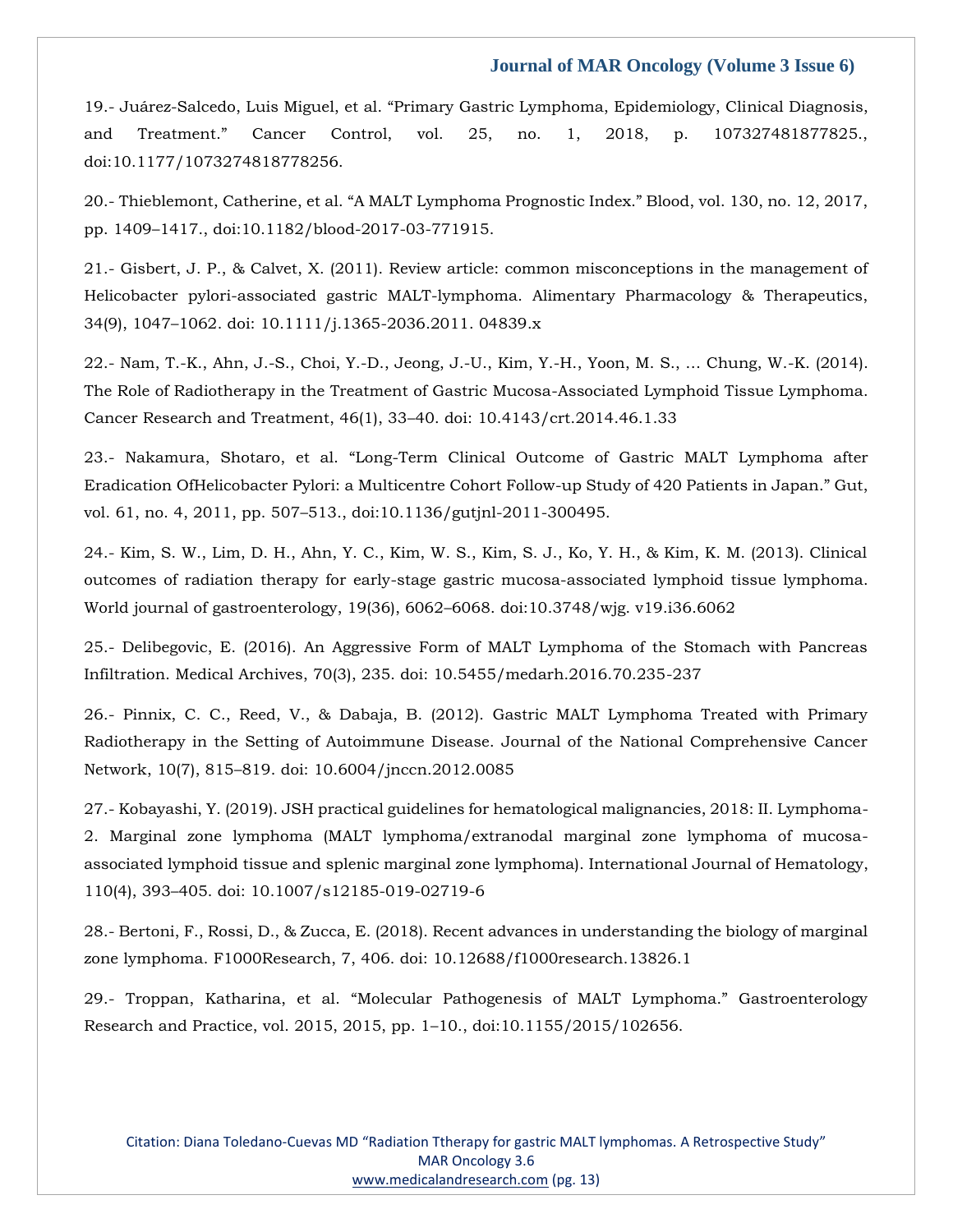30.- Du, Ming-Qing. "MALT Lymphoma: Genetic Abnormalities, Immunological Stimulation and Molecular Mechanism." Best Practice & Research Clinical Haematology, vol. 30, no. 1-2, 2017, pp. 13– 23., doi:10.1016/j.beha.2016.09.002.

31.- Follows, G. A., Ardeshna, K. M., Barrington, S. F., Culligan, D. J., Hoskin, P. J., Linch, D., … Wimperis, J. Z. (2014). Guidelines for the first line management of classical Hodgkin lymphoma. British Journal of Haematology, 166(1), 34–49. doi: 10.1111/bjh.12878

32.- Swerdlow, S. H., Campo, E., Pileri, S. A., Harris, N. L., Stein, H., Siebert, R., … Jaffe, E. S. (2016). The 2016 revision of the World Health Organization classification of lymphoid neoplasms. Blood, 127(20), 2375–2390. doi: 10.1182/blood-2016-01-643569

33.- Dogan, A. (2019). Extranodal Marginal Zone Lymphoma of Mucosa-Associated Lymphoid Tissue. Encyclopedia of Pathology, 1–5. doi: 10.1007/978-3-319-28845-1\_3898-1

34.- Sagaert, X., Cutsem, E. V., Hertogh, G. D., Geboes, K., & Tousseyn, T. (2010). Gastric MALT lymphoma: a model of chronic inflammation-induced tumor development. Nature Reviews Gastroenterology & Hepatology, 7(6), 336–346. doi: 10.1038/nrgastro.2010.58

35.- Marcelis, L., Tousseyn, T., & Sagaert, X. (2019). MALT Lymphoma as a Model of Chronic Inflammation-Induced Gastric Tumor Development. Current Topics in Microbiology and Immunology Molecular Mechanisms of Inflammation: Induction, Resolution and Escape by Helicobacter Pylori, 77– 106. doi: 10.1007/978-3-030-15138-6\_4

36.- Kuo, Sung-Hsin, et al. "The B-Cell-Activating Factor Signalling Pathway Is Associated With Helicobacter Pylori independence in Gastric Mucosa-Associated Lymphoid Tissue Lymphoma without t(11;18)(q21;q21)." The Journal of Pathology, vol. 241, no. 3, 2016, pp. 420–433., doi:10.1002/path.4852.

37.- Kuo, S. H., Yeh, K. H., Chen, L. T., Lin, C. W., Hsu, P. N., Hsu, C., … Cheng, A. L. (2014). Helicobacter pylori-related diffuse large B-cell lymphoma of the stomach: a distinct entity with lower aggressiveness and higher chemosensitivity. Blood cancer journal, 4(6), e220. doi:10.1038/bcj.2014.40

38.- Ohkubo, Yu, et al. "Radiotherapy for Localized Gastric Mucosa–Associated Lymphoid Tissue Lymphoma: Long-Term Outcomes over 10 Years." Journal of Radiation Research, vol. 58, no. 4, 2017, pp. 537–542., doi:10.1093/jrr/rrw044.

39.- Pinnix, Chelsea C., et al. "Outcomes After Reduced-Dose Intensity Modulated Radiation Therapy for Gastric Mucosa-Associated Lymphoid Tissue (MALT) Lymphoma." International Journal of Radiation Oncology\*Biology\*Physics, vol. 104, no. 2, 2019, pp. 447–455., doi:10.1016/j.ijrobp.2019.02.002.